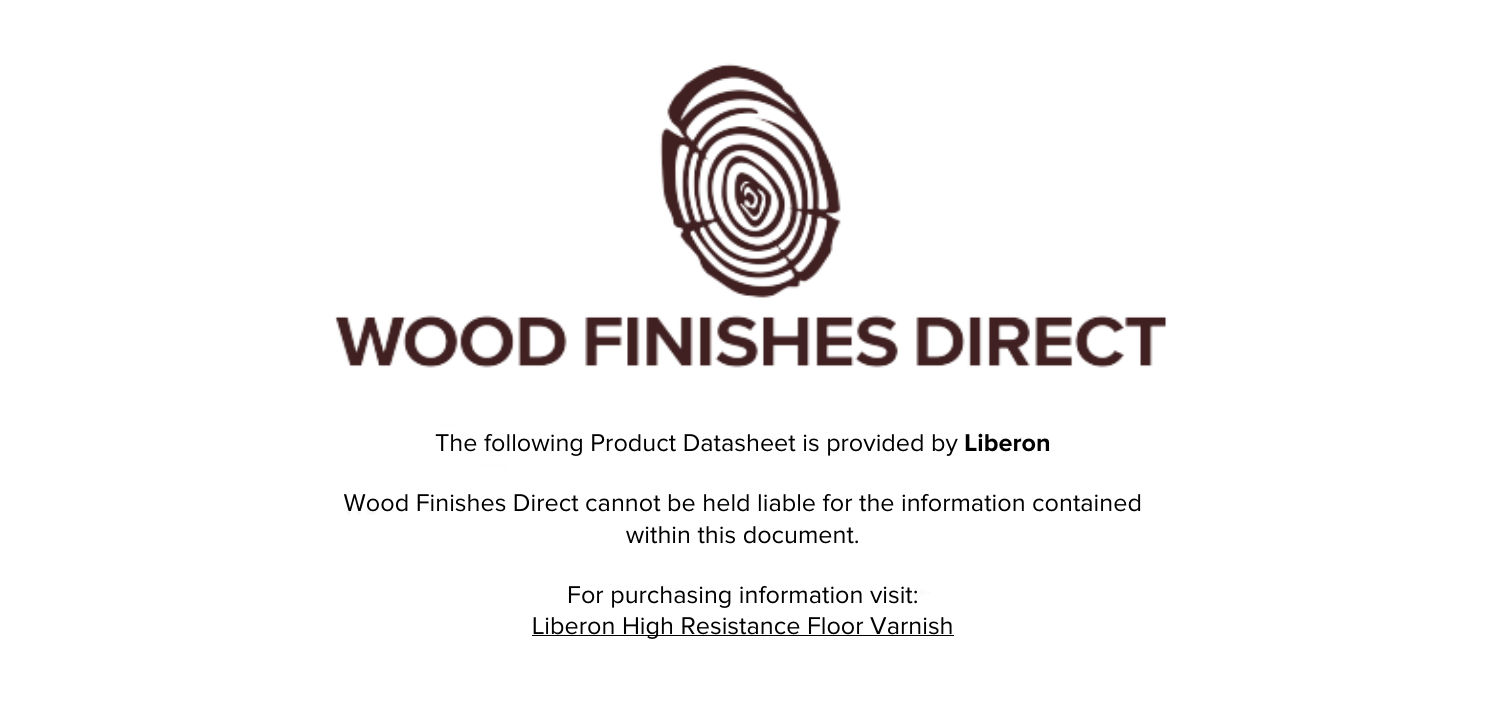

# **High Resistance Floor Varnish**



Liberon High Resistance Varnish provides exceptional protection for wood floors and a superior resistance to high foot traffic. It is particularly suited to rooms that are in constant use such as hallways, dining rooms, lounges and stairs. High Resistance Varnish offers a durable, high quality finish within 24 hours. Its low odour formula and non-slip finish make it ideal for use in the family home

## **Preparation**

Sand the floor if required and remove all previous finishes. Ensure the surface is clean, dry and dust free. If you want to colour the wood you can apply Liberon Palette Wood Dye to the timber before varnishing. Liberon Palette Wood Dye is available in a range of wood shades.

## **Application**

Stir well before use. Apply High Resistance Varnish evenly with a brush or short hair roller. Allow to dry for a minimum of 6 hours before applying further coats, lightly sanding the surface between coats if required. We recommend a minimum of 3 coats are applied. More coats can be applied for a more durable finish or where foot traffic is particularly heavy. Allow the final coat of varnish a minimum of 24 hours drying time before using the floor.

Important: Always test product on a spare surface or inconspicuous area for colour compatibility and end result. A wet surface will be an indication of the final colour.

## **Cleaning and maintenance**

Wipe any spills immediately. For general maintenance wipe over with a damp mop or cloth using a mild detergent if required. If the surface shows signs of wear re-apply a coat of varnish or coat with Liberon Wood Floor Reviver.

## **Precautions**

- Allow all wood dyes to dry for a minimum of 8 hours before applying High Resistance Varnish
- The varnish may raise the grain on some hard woods and may darken some types of  $\bullet$ timber.
- To reduce the darkening of timber when using Liberon High Resistance Floor Varnish we recommend the use of Liberon Pre-varnish for wood floors.